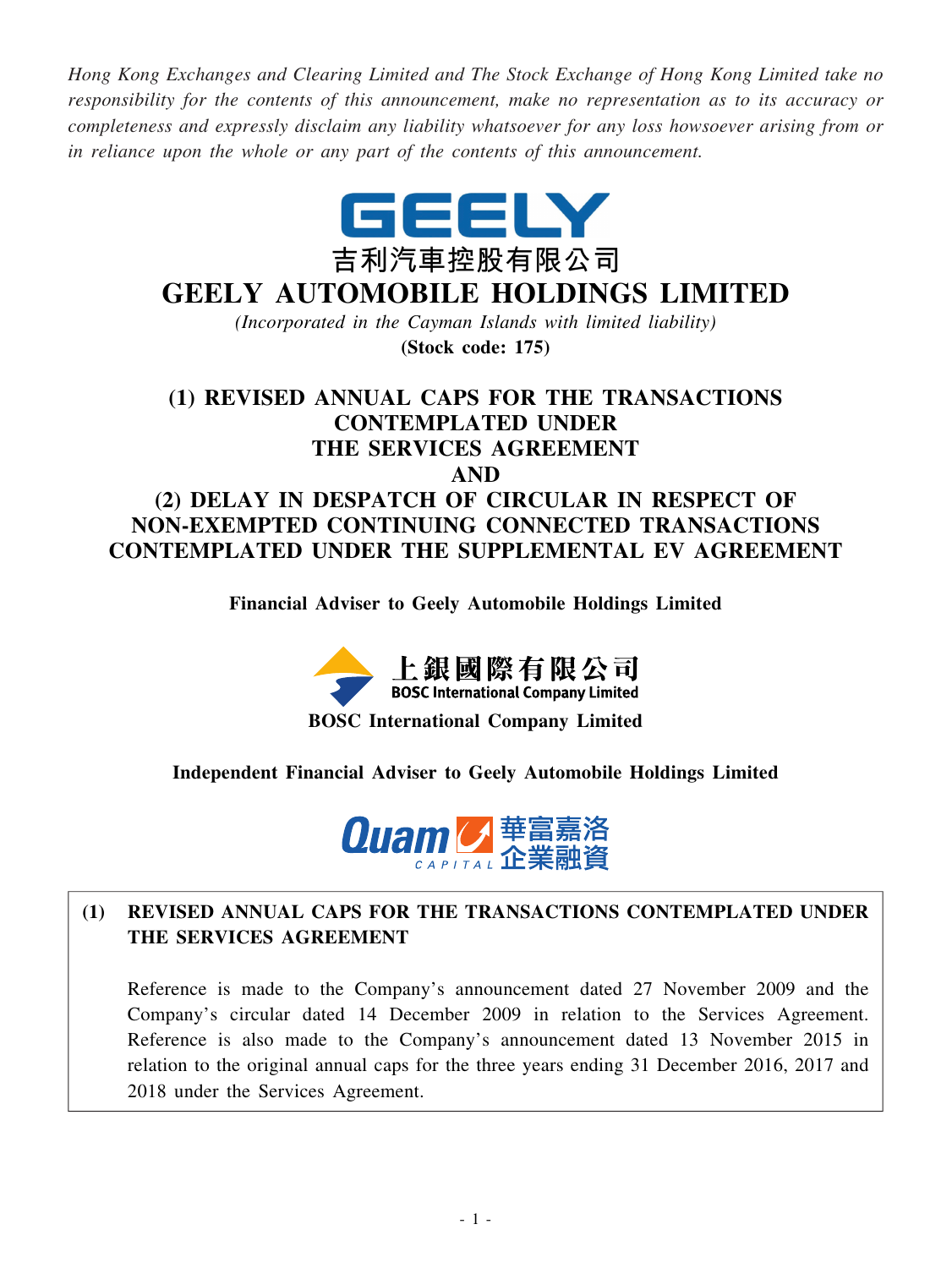On 27 November 2009, the Company entered into the following master agreement for a term of ten years from 1 January 2010 to 31 December 2020:

### **Services Agreement**

A master agreement between the Company and Geely Holding pursuant to which (i) the Group agreed to sell the CKDs and Sedan Tool Kits to the Geely Holding Group; and (ii) the Geely Holding Group agreed to sell CBUs, automobile parts and components; and provide process manufacturing services to the Group.

Pursuant to the requirements of the Listing Rules, the Company will seek approval from the Independent Shareholders at the EGM on the annual caps in respect of the Services Agreement for the three years ending 31 December 2018.

In view of the better-than-expected demand for the Group's products, the Board expects that the original annual cap for the sale of CKDs and purchase of CBUs under the Services Agreement for the three years ending 31 December 2018 will not be sufficient to meet the Company's requirements. Accordingly, the Board approved to revise upward the annual caps for the sale of CKDs and purchase of CBUs for the three years ending 31 December 2018 under the Services Agreement.

### **Listing Rules Implications**

Geely Holding is beneficially wholly-owned by Mr. Li and his associate. Mr. Li is an executive Director and a substantial Shareholder holding approximately 42.78% of the total issued share capital of the Company as at the date of this announcement. As such, Geely Holding is an associate of Mr. Li and a connected person of the Company for the purpose of the Listing Rules. Accordingly, the Services Agreement constitutes continuing connected transactions for the Company and the revision of annual caps for the three year ending 31 December 2018 under the Services Agreement is subject to re-compliance with the requirements of the Listing Rules.

As the applicable percentage ratios of the Revised Annual Caps are expected to be higher than 5% on an annual basis, the Revised Annual Caps are subject to the reporting, annual review, announcement and Independent Shareholders' approval requirements under Chapter 14A of the Listing Rules.

Mr. Li, Mr. Yang Jian, Mr. Li Dong Hui, Daniel and Mr. An Cong Hui, each an executive Director, are considered to have material interests in the Revised Annual Caps by virtue of their interests and/or directorship in Geely Holding. As a result, Mr. Li, Mr. Yang Jian, Mr. Li Dong Hui, Daniel and Mr. An Cong Hui have abstained from voting on the Board resolutions for approving the Revised Annual Caps.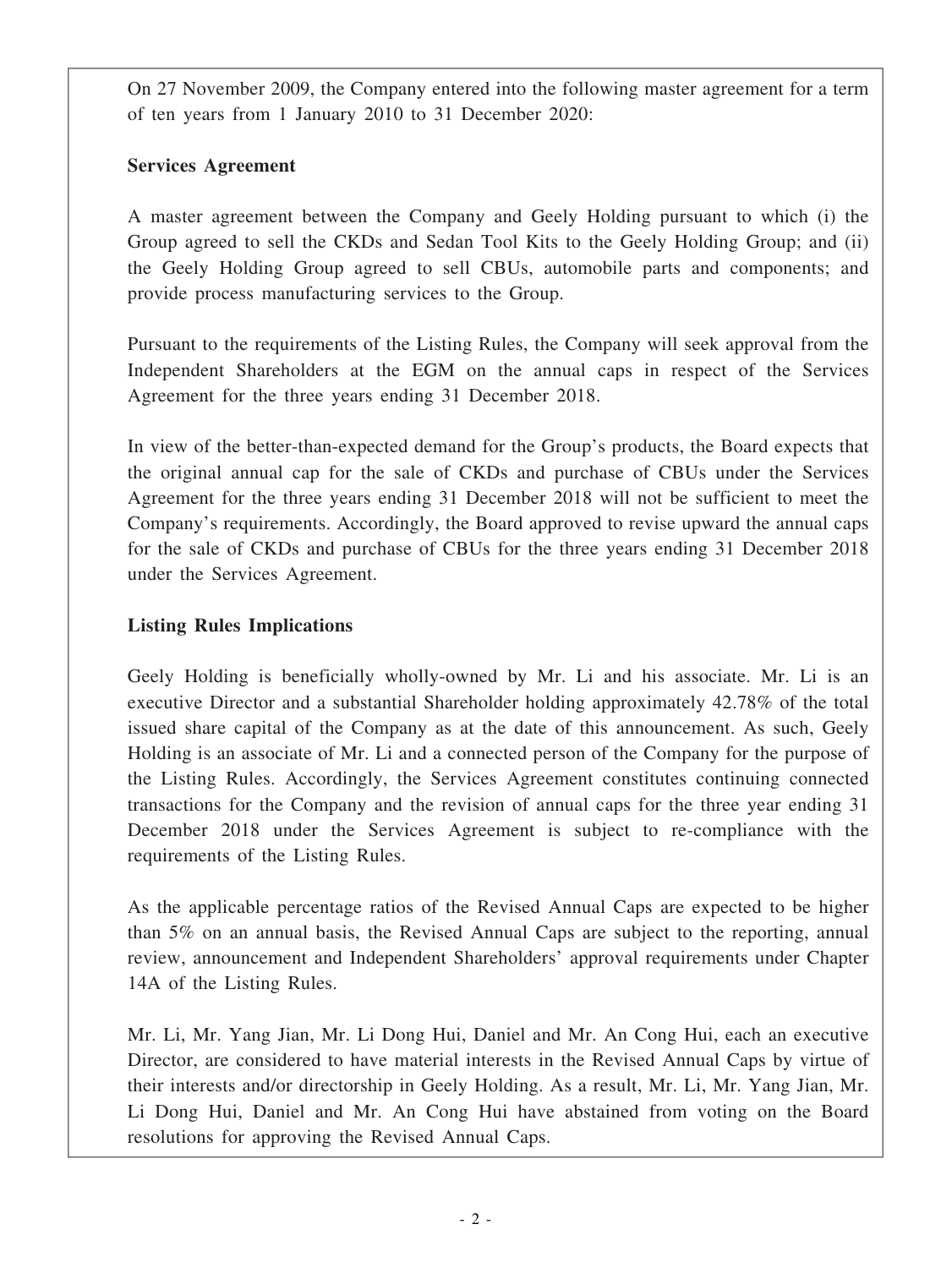Mr. Li and his associates together holding 3,783,099,000 Shares (representing approximately 42.78% of the total issued share capital of the Company), Mr. Yang Jian and his associates together holding 14,475,000 Shares (representing approximately 0.16% of the total issued share capital of the Company), Mr. Li Dong Hui, Daniel and his associates together holding 2,000,000 Shares (representing approximately 0.02% of the total issued share capital of the Company), and Mr. An Cong Hui and his associates together holding 15,380,000 Shares (representing approximately 0.17% of the total issued share capital of the Company) as at the date of this announcement, will all abstain from voting on the resolution to be proposed at the EGM to approve the Revised Annual Caps.

An Independent Board Committee has been established to advise the Independent Shareholders on whether or not the Revised Annual Caps are fair and reasonable and in the interests of the Company and the Independent Shareholders. Quam Capital Limited has been appointed as the independent financial adviser to advise the Independent Board Committee and the Independent Shareholders on the Revised Annual Caps.

## **(2) DELAY IN DESPATCH OF CIRCULAR IN RESPECT OF NON-EXEMPTED CONTINUING CONNECTED TRANSACTIONS CONTEMPLATED UNDER THE SUPPLEMENTAL EV AGREEMENT**

Reference is made to the announcement of the Company dated 5 October 2016 on the revision of annual caps in relation to the transactions contemplated under the Supplemental EV Agreement dated 5 October 2016. As set out in the Company's announcement dated 5 October 2016, it is expected that the circular in this regard will be despatched on or before 21 October 2016. The Company will include the information as required under the Listing Rules in relation to the transactions contemplated under the Supplemental EV Agreement in the same circular for the Revised Annual Caps, which is expected to be despatched on or before 8 November 2016.

A circular containing, *inter alia*, (a) further information about the Revised Annual Caps and the transactions contemplated under the Supplemental EV Agreement; (b) the letter of advice from Quam Capital Limited to the Independent Board Committee and the Independent Shareholders; (c) the recommendation from the Independent Board Committee; and (d) a notice of the EGM will be despatched to the Shareholders on or before 8 November 2016.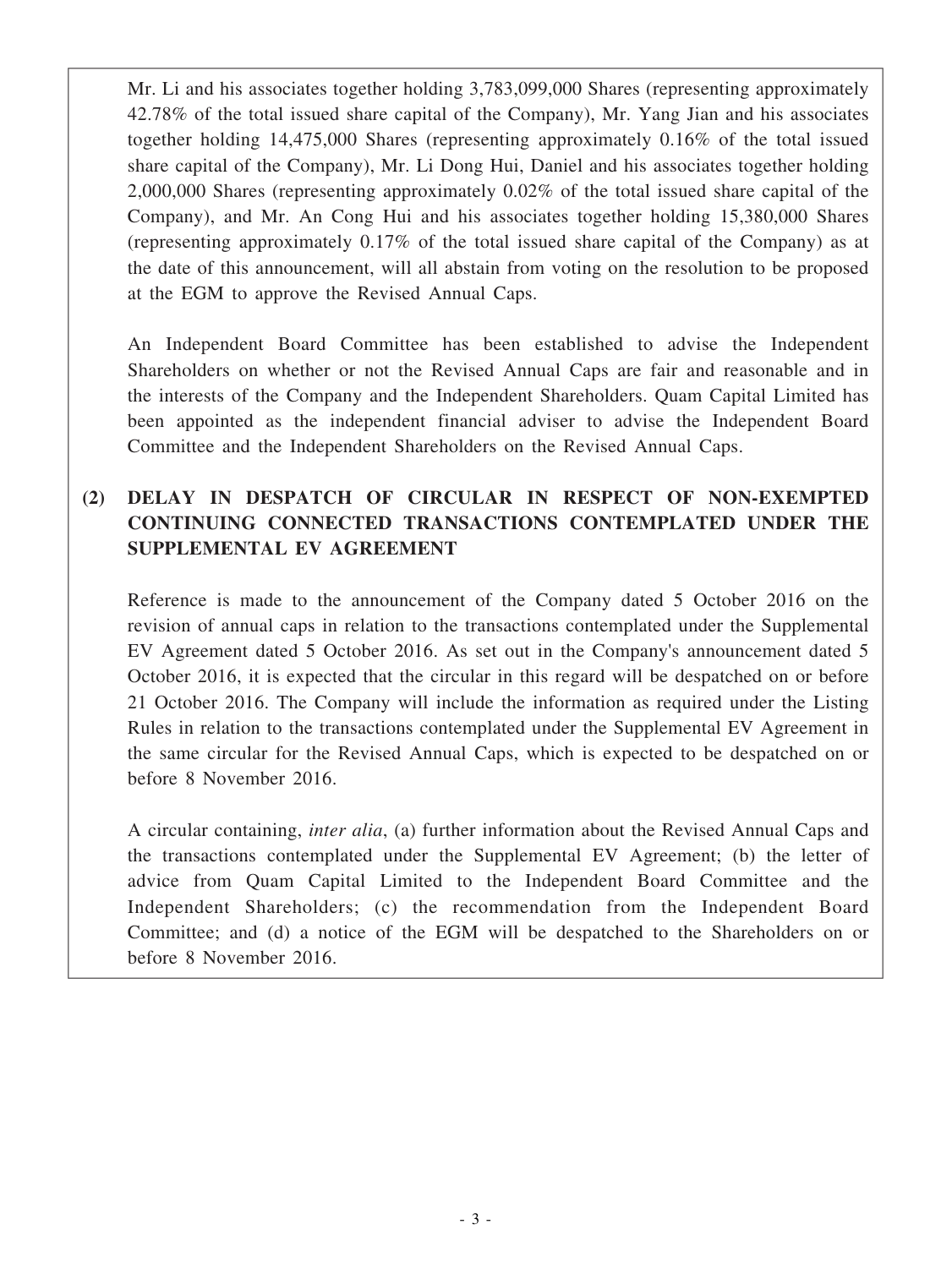### **(1) REVISED ANNUAL CAPS FOR THE TRANSACTIONS CONTEMPLATED UNDER THE SERVICES AGREEMENT**

Reference is made to the Company's announcement dated 27 November 2009 and the Company's circular dated 14 December 2009 in relation to the Services Agreement. Reference is also made to the Company's announcement dated 13 November 2015 in relation to the original annual caps for the three years ending 31 December 2016, 2017 and 2018 under the Services Agreement.

### **Services Agreement**

The Services Agreement was signed on 27 November 2009 and has a term of ten years from 1 January 2010 to 31 December 2020. The then Rule 14A.35(1) of the Listing Rules (now Rule 14A.52) provides, in relation to continuing connected transactions not falling under Rule 14A.33 of the Listing Rules, that where under special circumstances the nature of the transaction requires the agreement to be of a duration longer than three years, the independent financial adviser to the Company will be required to explain why a longer period for the agreement is required and to confirm that it is normal business practice for agreements of such type to be of such duration. Quam Capital Limited opined in the Company's circular dated 14 December 2009 that it is normal business practice for agreements like the Services Agreement to have a term longer than three years. The Services Agreement was approved by the then Independent Shareholders at the extraordinary general meeting of the Company held on 31 December 2009.

In view of the better-than-expected demand for the Group's products, the Board expects that the original annual caps of the Services Agreement for the three years ending 31 December 2018 will not be sufficient to meet the Company's requirements. Accordingly, the Board approved to revise upward the annual caps for the three years ending 31 December 2018 under the Services Agreement. Save for the Revised Annual Caps, other terms of the Services Agreement remain unchanged.

The information below sets out, among others, the proposed revised annual caps for the sale of CKDs and purchase of CBUs under the Services Agreement for the three years ending 31 December 2018:

Date: 27 November 2009

Parties: The Company; and Geely Holding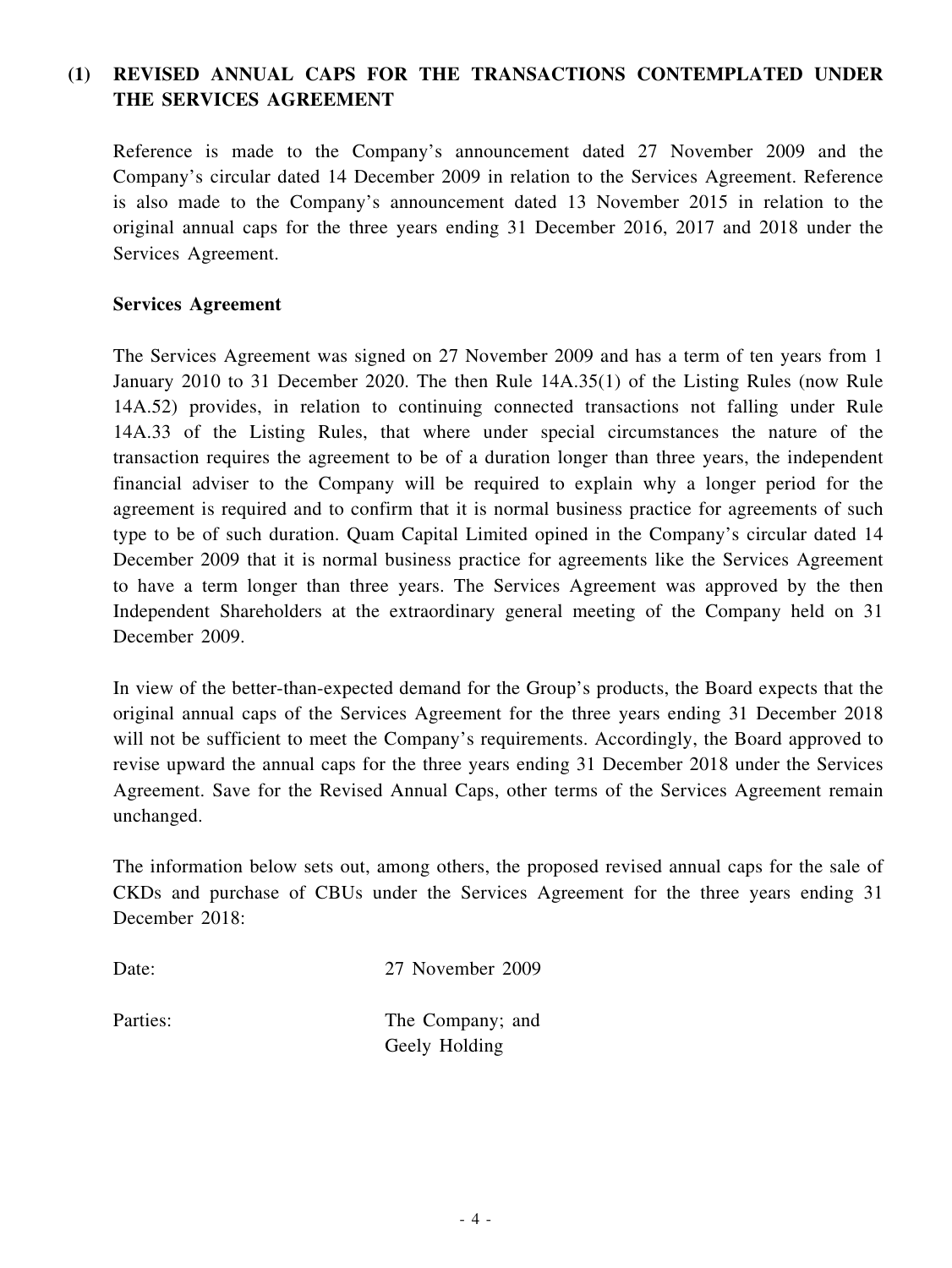Geely Holding is an associate of Mr. Li and a connected person of the Company for the purpose of the Listing Rules by virtue of the fact that Geely Holding is wholly-owned by Mr. Li and his associate, and Mr. Li is an executive Director and a substantial Shareholder holding approximately 42.78% interest in the issued share capital of the Company as at the date of this announcement.

Terms: From 1 January 2010 to 31 December 2020

The Company will, in compliance with the Listing Rules, make further announcement and obtain approvals from Independent Shareholders (if necessary) in relation to the annual caps as and when necessary.

### *(i) Sale of CKDs and Sedan Tool Kits from the Group to the Geely Holding Group*

Subject matter: Pursuant to the Services Agreement, the Group agreed to supply to the Geely Holding Group, CKDs and Sedan Tool Kits in accordance with the product specifications set out in the Services Agreement. During the course of the Services Agreement, the Geely Holding Group may request additional services other than the aforesaid services from the Group.

> The additional services, subject to the ability in providing the requested services to be based on normal commercial terms to be determined by the parties to the Services Agreement on an arm's length basis and in compliance with the Listing Rules, will be related to services that might occur in the process of manufacturing CKDs and Sedan Tool Kits for new models in the future.

> The above activities will be conducted in the ordinary and usual course of business of the Company, on normal commercial terms and on terms not less favourable to the Company than terms available to or from (as appropriate) independent third parties to the Company.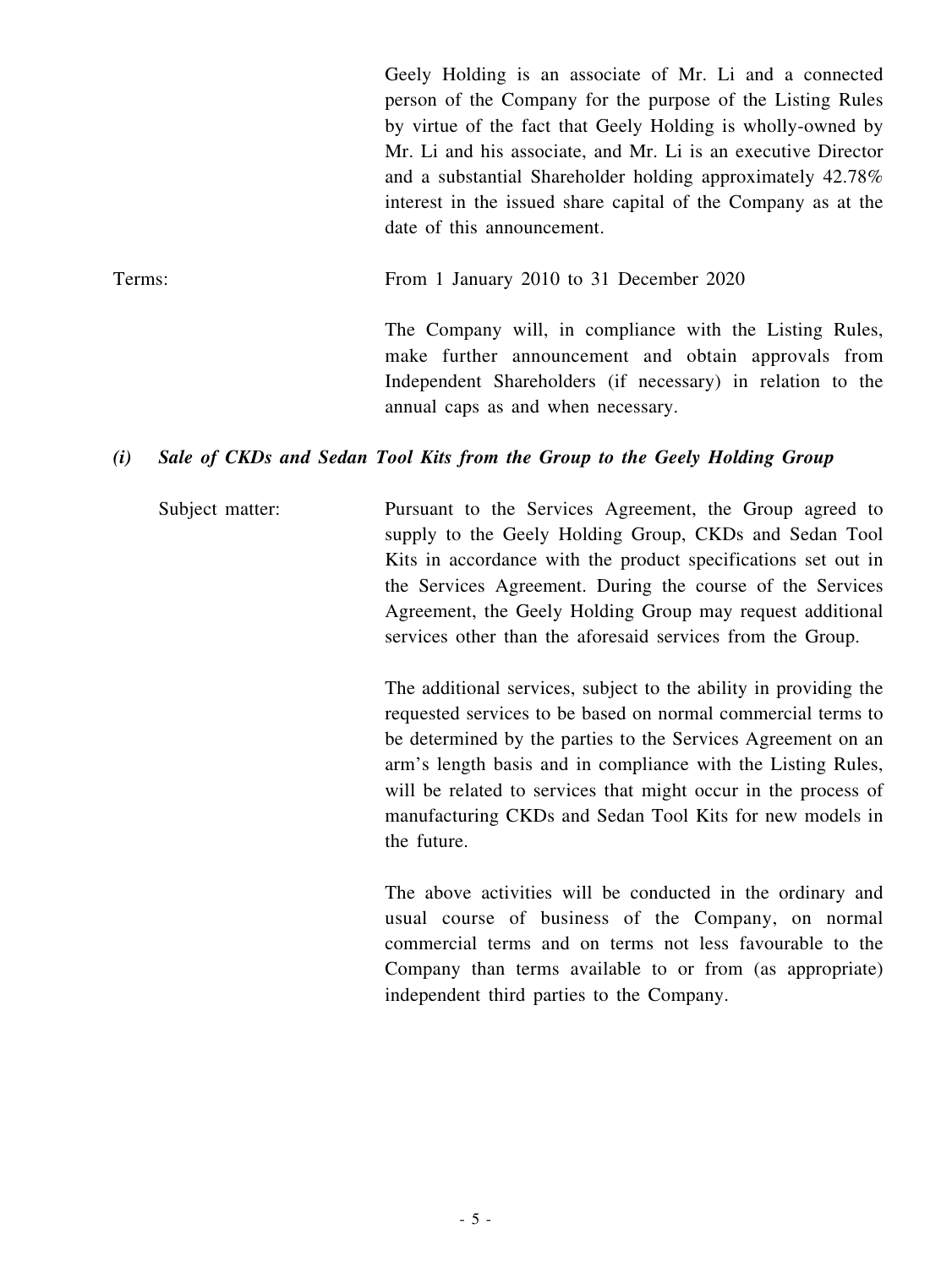Pricing basis: Pursuant to the Services Agreement, the CKDs, depending on the specifications and models, will be sold to the Geely Holding Group based on the selling price of sedans to end customers, less distribution costs, costs of Sedan Tool Kits, the PRC taxes (which comprise mainly the consumption taxes and water construction fund and stamp duty tax; consumption taxes applicable to the Group's vehicle models fall under different tax charge categories ranging from 3% to 25% depending on the sedan's engine displacement sizes, and water construction fund and stamp duty tax which varies according to different regions in the PRC), and costs of other necessary and reasonable expenses, which mainly include the relevant salary and other office expenses.

> The Sedan Tool Kits to be supplied by the Group to the Geely Holding Group will be based on the actual cost of the Sedan Tool Kits to the Group. The Sedan Tool Kits will be sold back to the Group for distribution to the end customers (for the avoidance of doubt, the Sedan Tool Kits sold back from the Geely Holding Group to the Group are included as part of CBUs).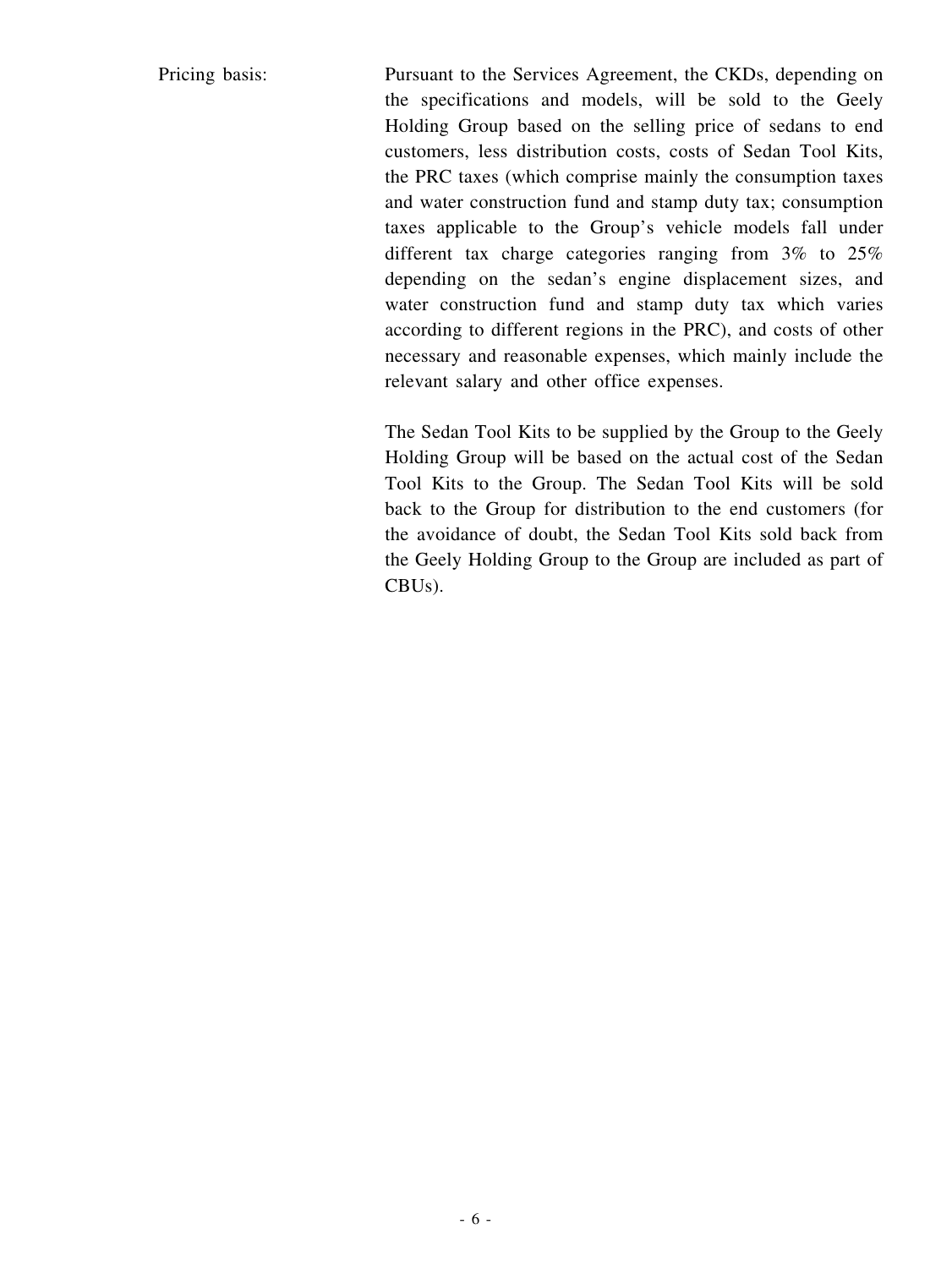### **Historical transaction amounts and proposed annual caps**

The table below sets out the historical transaction amounts for the year ended 31 December 2015 and the nine months ended 30 September 2016, and the proposed revised annual caps for the sale of CKDs pursuant to the Services Agreement for the three years ending 31 December 2018. The annual caps for the sale of Sedan Tool Kits for each of the three years ending 31 December 2016, 2017 and 2018 pursuant to the Services Agreement will remain unchanged:

|                                                                | <b>Historical</b><br>transaction<br>amount for the<br>year ended<br>31 December | <b>Historical</b><br>transaction<br>amount for the<br>nine months<br>ended | Proposed revised annual cap     |                |                |
|----------------------------------------------------------------|---------------------------------------------------------------------------------|----------------------------------------------------------------------------|---------------------------------|----------------|----------------|
|                                                                |                                                                                 | 30 September                                                               | for the year ending 31 December |                |                |
|                                                                | 2015                                                                            | 2016                                                                       | 2016                            | 2017           | 2018           |
|                                                                | (Audited)                                                                       | (Unaudited)                                                                |                                 |                |                |
|                                                                | <b>RMB'000</b>                                                                  | <b>RMB'000</b>                                                             | <b>RMB'000</b>                  | <b>RMB'000</b> | <b>RMB'000</b> |
| Sale of CKDs<br>Original annual caps                           | 25,680,051                                                                      | 27,927,141                                                                 | 54, 367, 457                    | 78,909,319     | 100,974,729    |
| for the three years<br>ending 31 December<br>2018 announced on |                                                                                 |                                                                            |                                 |                |                |
| 13 November 2015                                               | N/A                                                                             | N/A                                                                        | 43,976,763                      | 62,860,126     | 83,768,317     |

### **Basis of determination of the proposed annual caps**

The Revised Annual Caps above for the purchase of CKDs by the Geely Holding Group from the Group have been determined by the Directors by reference to (i) the better-than-expected sales performance, in particular the Group's monthly sales of sedan in September 2016 reaching record high as announced by the Company on 11 October 2016; (ii) the large orders already received in October 2016 and the strong sales orders expected to be received for the remaining period of year 2016; (iii) the anticipated units of vehicle to be sold based on the sales budget of the Group for the two years ending 31 December 2017 and 2018; and (iv) the projected average selling price per vehicle to end customers, based on the latest average selling price of the vehicles.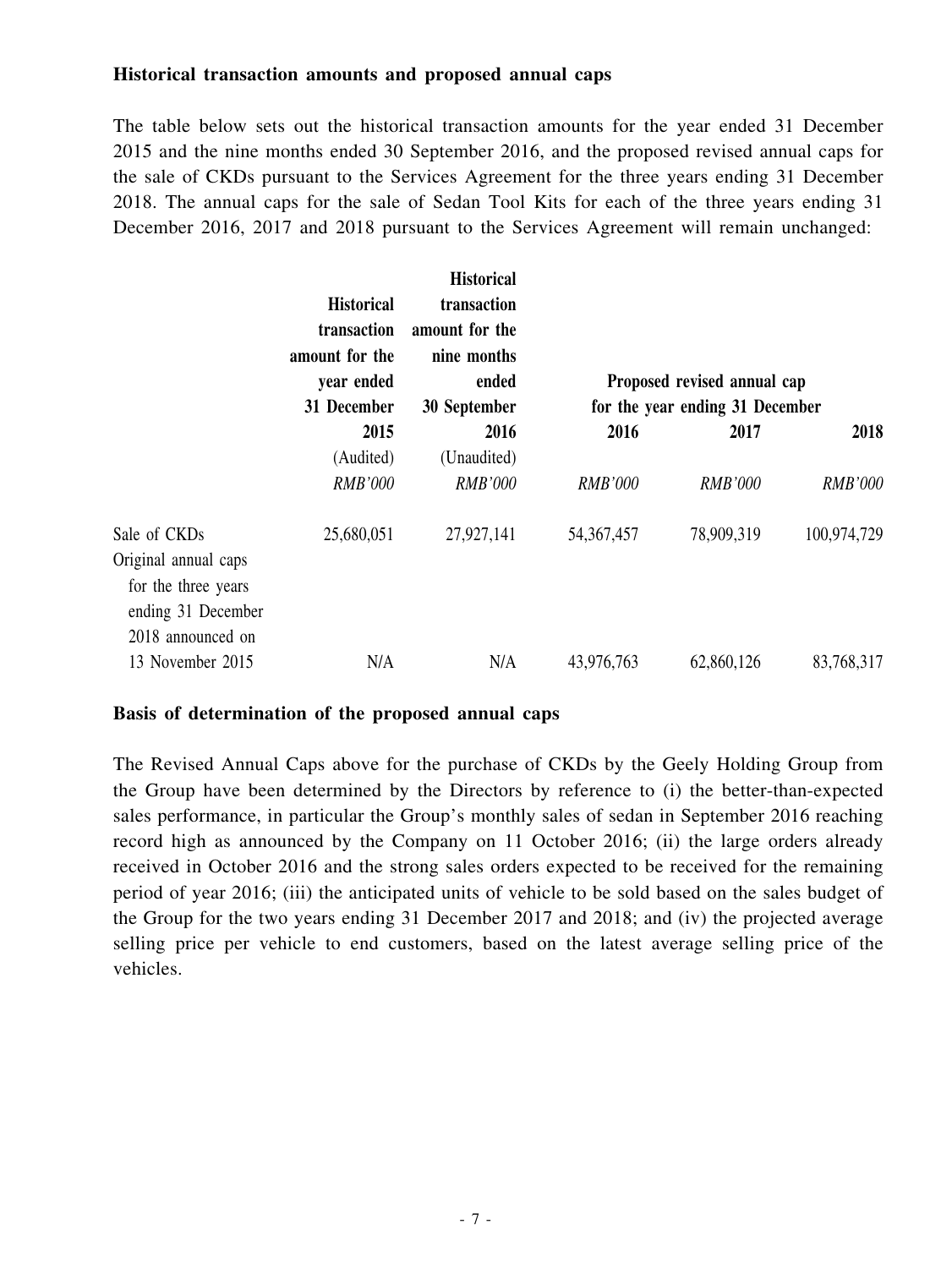### *(ii) Sale of CBUs, automobile parts and components; and provision of process manufacturing services from the Geely Holding Group to the Group*

| Subject matter: | Pursuant to the Services Agreement, the Geely Holding Group |
|-----------------|-------------------------------------------------------------|
|                 | agreed to sell to the Group CBUs (including CBUs (Electric  |
|                 | Vehicles), automobile parts and components; and provide     |
|                 | process manufacturing services to the Group in accordance   |
|                 | with the product and service specifications set out in the  |
|                 | Services Agreement.                                         |

Pricing basis: Pursuant to the Services Agreement, the CBUs, depending on the models and types, will be sold to the Group based on the selling price of the sedans to end customers, less distribution costs. The automobile parts and components to be supplied by the Geely Holding Group will be based on the original purchase cost plus the relevant procurement cost(s), being the actual cost(s) incurred in the procurement process by the Geely Holding Group.

> With regard to the process manufacturing services, the fee to be charged by the Geely Holding Group will be based on the annual linear depreciation of the value of the imported molding equipment plus the actual cost incurred by Geely Holding Group for the process manufacturing services (which comprise mainly the factory leasing costs and direct labour and overhead costs).

> The above activities will be conducted in the ordinary and usual course of business of the Company, on normal commercial terms and on terms not less favourable to the Company than terms available to or from (as appropriate) independent third parties to the Company.

### **Historical transaction amounts and proposed annual caps**

The table below sets out the historical transaction amounts for the year ended 31 December 2015 and the nine months ended 30 September 2016, and the proposed revised annual caps for the purchase of CBUs pursuant to the Services Agreement for the three years ending 31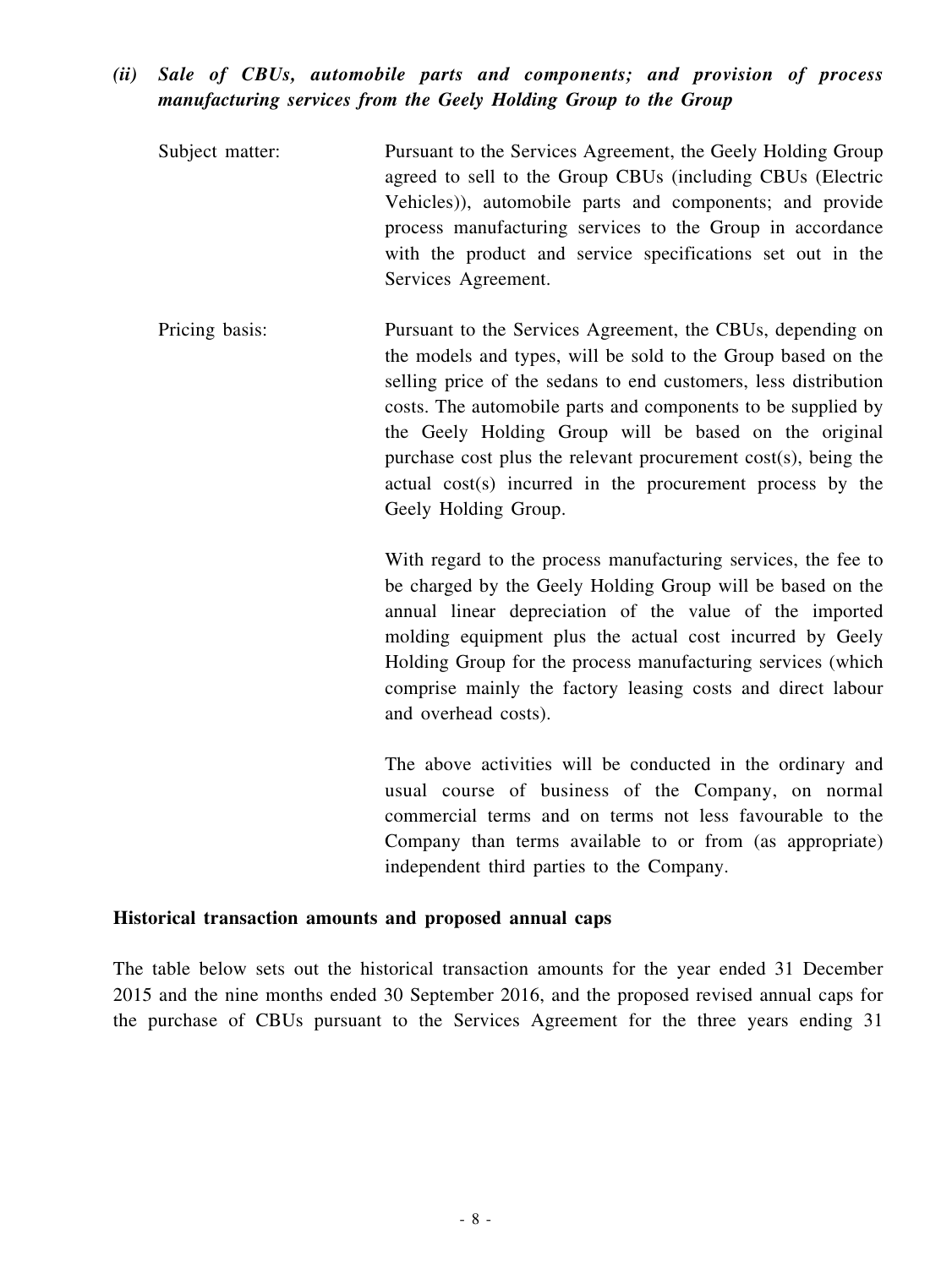December 2018. The annual caps for the purchase of automobile parts and components, and the process manufacturing services fees pursuant to the Services Agreement for each of the three years ending 31 December 2016, 2017 and 2018 will remain unchanged:

|                                                                                                            | <b>Historical</b><br>transaction<br>amount for the<br>year ended<br>31 December | <b>Historical</b><br>transaction<br>amount for the<br>nine months<br>ended<br>30 September | Proposed revised annual cap<br>for the year ending 31 December |                |                |
|------------------------------------------------------------------------------------------------------------|---------------------------------------------------------------------------------|--------------------------------------------------------------------------------------------|----------------------------------------------------------------|----------------|----------------|
|                                                                                                            | 2015                                                                            | 2016                                                                                       | 2016                                                           | 2017           | 2018           |
|                                                                                                            | (Audited)                                                                       | (Unaudited)                                                                                |                                                                |                |                |
|                                                                                                            | <b>RMB'000</b>                                                                  | <b>RMB'000</b>                                                                             | <b>RMB'000</b>                                                 | <b>RMB'000</b> | <b>RMB'000</b> |
| Purchase of CBUs<br>Original annual caps<br>for the three years<br>ending 31 December<br>2018 announced on | 26,953,499                                                                      | 28,554,665                                                                                 | 55,665,152                                                     | 80,575,051     | 102,574,303    |
| 13 November 2015                                                                                           | N/A                                                                             | N/A                                                                                        | 47,050,290                                                     | 67, 342, 835   | 89,219,305     |

### **Basis of determination of the proposed annual caps**

The Revised Annual Caps above for the purchase of CBUs by the Group from the Geely Holding Group have been determined by the Directors by reference to (i) the better-thanexpected sales performance, in particular the Group's monthly sales of sedan in September 2016 reaching record high as announced by the Company on 11 October 2016; (ii) the large orders already received in October 2016 and the strong sales orders expected to be received for the remaining period of year 2016; (iii) the anticipated units of vehicle to be sold based on the sales budget of the Group for the two years ending 31 December 2017 and 2018; and (iv) the projected average selling price per vehicle to end customers, based on the latest average selling price of the vehicles.

The Group is principally engaged in the research, production, marketing and sales of sedans and related automobile components in the PRC. During the year, the Group has launched 4 new models namely "Geely Boyue" (吉利博越), "Emgrand GS" (帝豪GS), "Vision SUV" (遠景 SUV) and "Emgrand GL" (帝豪GL), all of which have achieved better-than-expected sales performance.

During the month of September 2016, the sales volume of "New Emgrand" was 21,121 units, an increase of about 31% from the same period last year. The sales volume of "Vision" sedan was 11,114 units in the month of September 2016, up about 2% year-on-year. The Group's "Geely GC9" (吉利博瑞), its B-segment sedan model, achieved a sales volume of 4,478 units in the month of September 2016. The "Geely Boyue" (吉利博越), its newest SUV model, recorded a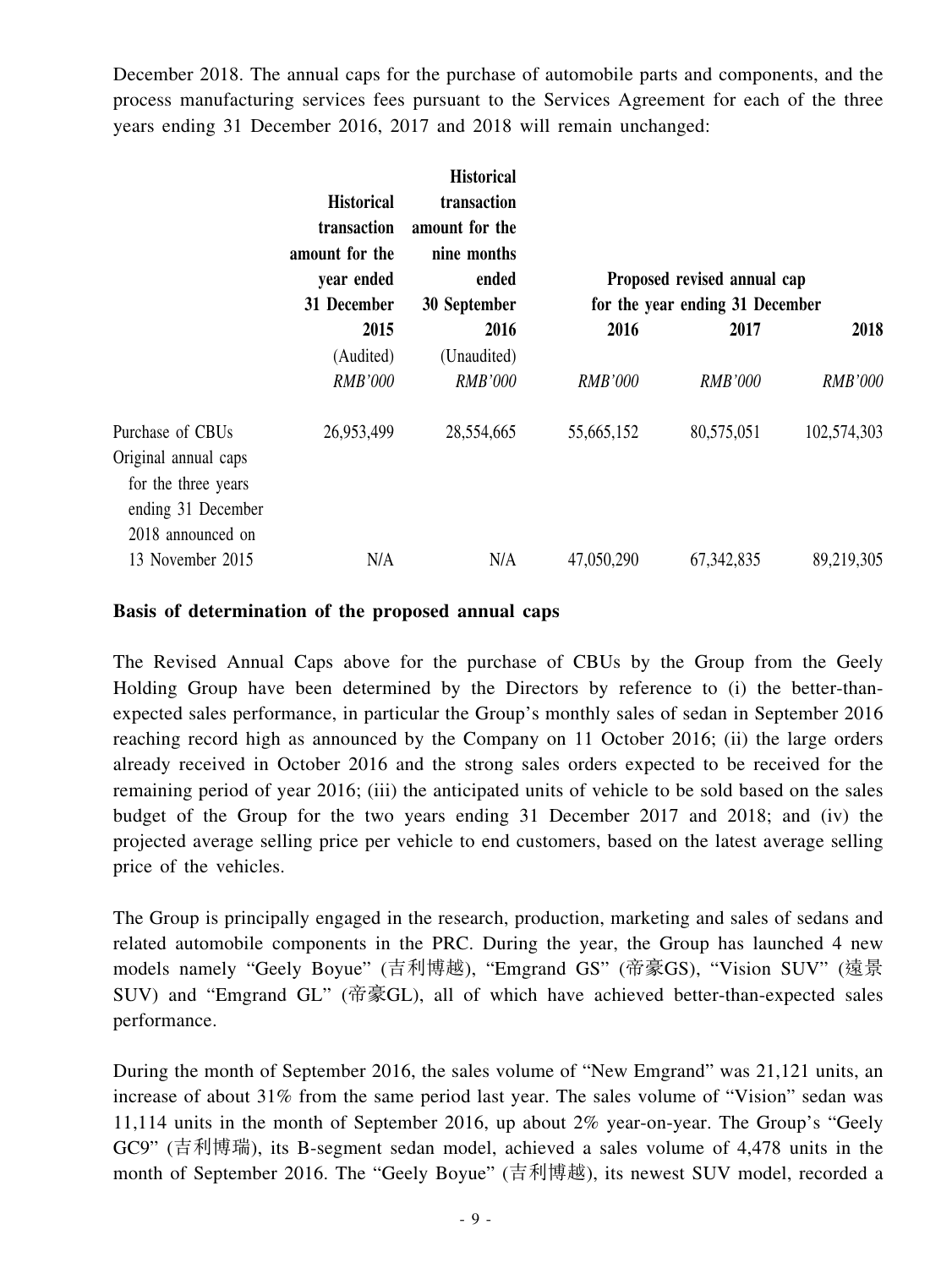sales volume of 14,053 units in the month of September 2016. The "Emgrand GS" (帝豪GS), its first crossover SUV model, recorded a sales volume of 8,524 units in the month of September 2016. The "Vision SUV" (遠景SUV), its new SUV model, recorded a sales volume of 10,056 units in the month of September 2016. The Group officially launched a new generation of A+ segment sedan model namely "Emgrand GL" (帝豪GL) in late September 2016 and recorded a sales volume of 2,874 units during the month. So far, the order book for "Emgrand GL" has been better than the management's initial expectations.

As stated in the Company's announcement dated 11 October 2016, the Board of the Company has revised upward the Group's sales volume target from 660,000 units by around 6% to 700,000 units, which is up around 37% from year 2015.

It is expected that the strong sales performance in the domestic market, together with the expansion for the Group's overall manufacturing capacity upon acquisitions of the Baoji and Shanxi manufacturing plants for the production of "Emgrand GS" (帝豪GS) and "Geely Boyue" (吉利博越) models, would enable the Group to achieve a higher sales volume target and an improvement in average selling price for its products. Accordingly, the Directors estimate the sale of CKDs and the purchase of CBUs for the three years ending 31 December 2018 will exceed the original annual caps for the three years ending 31 December 2018 under the Services Agreement.

The Directors (excluding the independent non-executive Directors whose views will be given after taking into account the advice from the Independent Financial Adviser) are of the view that the Revised Annual Caps are fair and reasonable and in the interests of the Company and the Shareholders as a whole.

### **Internal Control Measures in Relation to Pricing**

In order to ensure that the aforesaid pricing basis for the Services Agreement is adhered to, the Company will continue to adopt the following internal control measures:

### *The Services Agreement*

### *(i) Sales of CKDs and Sedan Tool Kits from the Group to the Geely Holding Group*

For the sales of CKDs and Sedan Tool Kits by the Group, the Group will monitor the expected selling price of sedans and relevant cost items, which include mainly distribution costs, cost of Sedan Tool Kits, the PRC taxes (which comprise mainly the consumption taxes), and costs of other necessary and reasonable expenses to ensure that the selling price of CKDs and Sedan Tool Kits are determined correctly. The Group and the Geely Holding Group will negotiate the terms of such transactions to ensure that prices are fair and reasonable, and properly reflect the level of costs incurred by both parties in such transactions.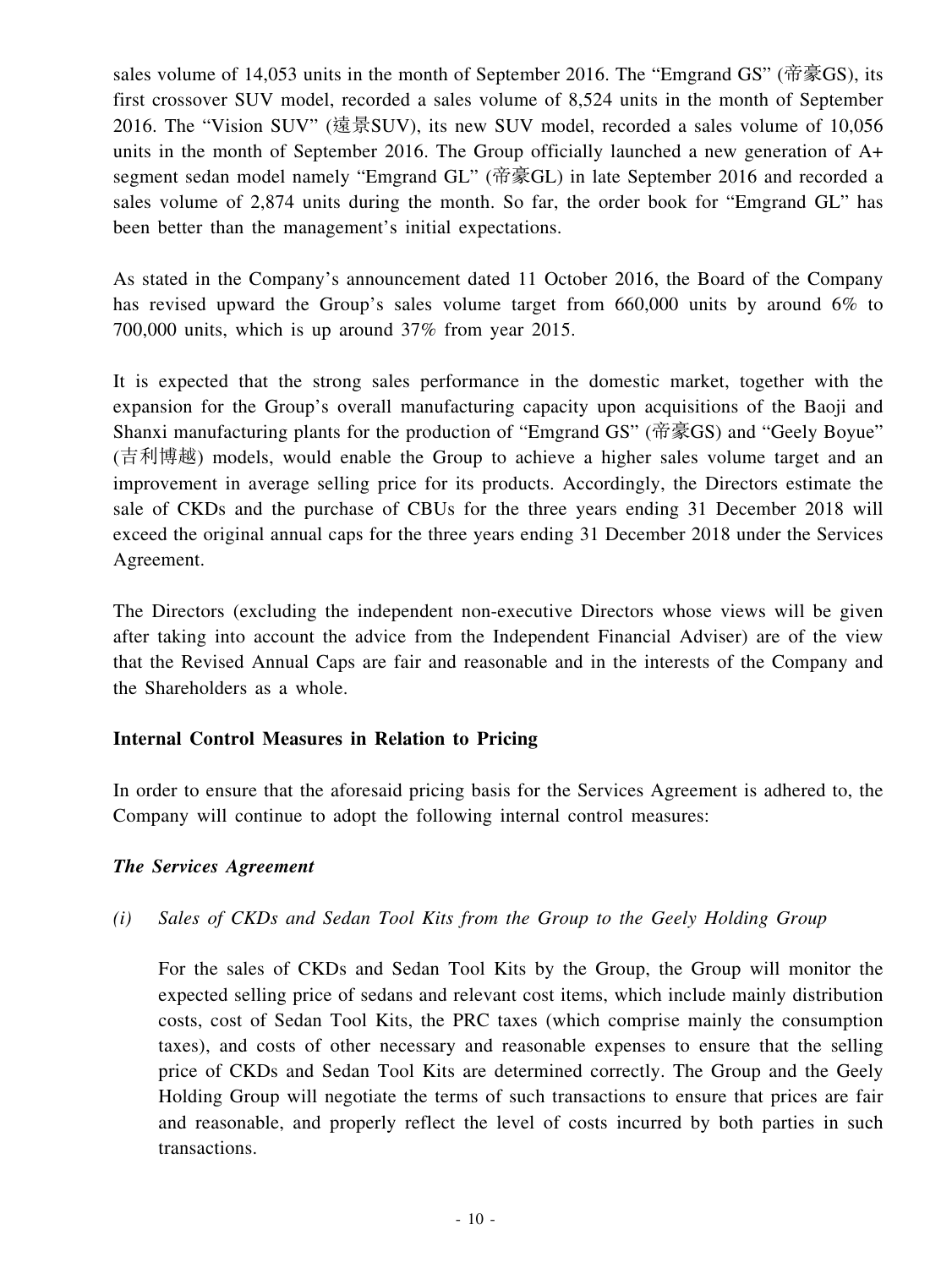*(ii) Sales of CBUs, automobile parts and components; and provision of process manufacturing services from the Geely Holding Group to the Group*

For the purchases of CBUs by the Group, the Group will keep track of the expected selling price of sedans and relevant cost items, which include mainly distribution costs, to ensure the fairness of the purchase price of CBUs. For the purchases of automobile parts and components by the Group, and the provision of process manufacturing services from the Geely Holding Group to the Group, the Group and the Geely Holding Group will negotiate the terms of such transactions to ensure that prices are fair and reasonable, and properly reflect the level of costs incurred by both parties in such transactions.

In relation to the aforesaid internal control measures for the Services Agreement, the internal audit department of the Group will conduct assessment on the internal control measures for all continuing connected transactions to ensure such internal control measures have been adhered to and are effective. The independent non-executive Directors will also conduct review on all continuing connected transactions every year and confirm that the transactions have been entered into in the ordinary and usual course of business of the Group; on normal commercial terms or better; and according to the agreements governing them on terms that are fair and reasonable and in the interests of the Shareholders as a whole. The Company also engages its independent auditors to report on all continuing connected transactions every year. The independent auditors review and confirm whether all continuing connected transactions have been approved by the Board; were in accordance with the pricing policies of the relevant agreement governing the transactions; and have not exceeded the relevant annual caps.

The Board considers the results from the above reviews and takes action to further strengthen the internal control measures on all continuing connected transactions of the Group if necessary.

### **Information on the Parties**

The Group is principally engaged in the research and development, manufacturing and trading of automobiles, automobile parts and related automobile components, and investment holding.

Geely Holding and its subsidiaries are principally engaged in the sales of automobiles and related parts and components wholesale and retail businesses.

### **Listing Rules Implications**

Geely Holding is beneficially wholly-owned by Mr. Li and his associate. Mr. Li is an executive Director and a substantial Shareholder holding approximately 42.78% of the total issued share capital of the Company as at the date of this announcement. As such, Geely Holding is an associate of Mr. Li and a connected person of the Company for the purpose of the Listing Rules. Accordingly, the Services Agreement constitutes continuing connected transactions for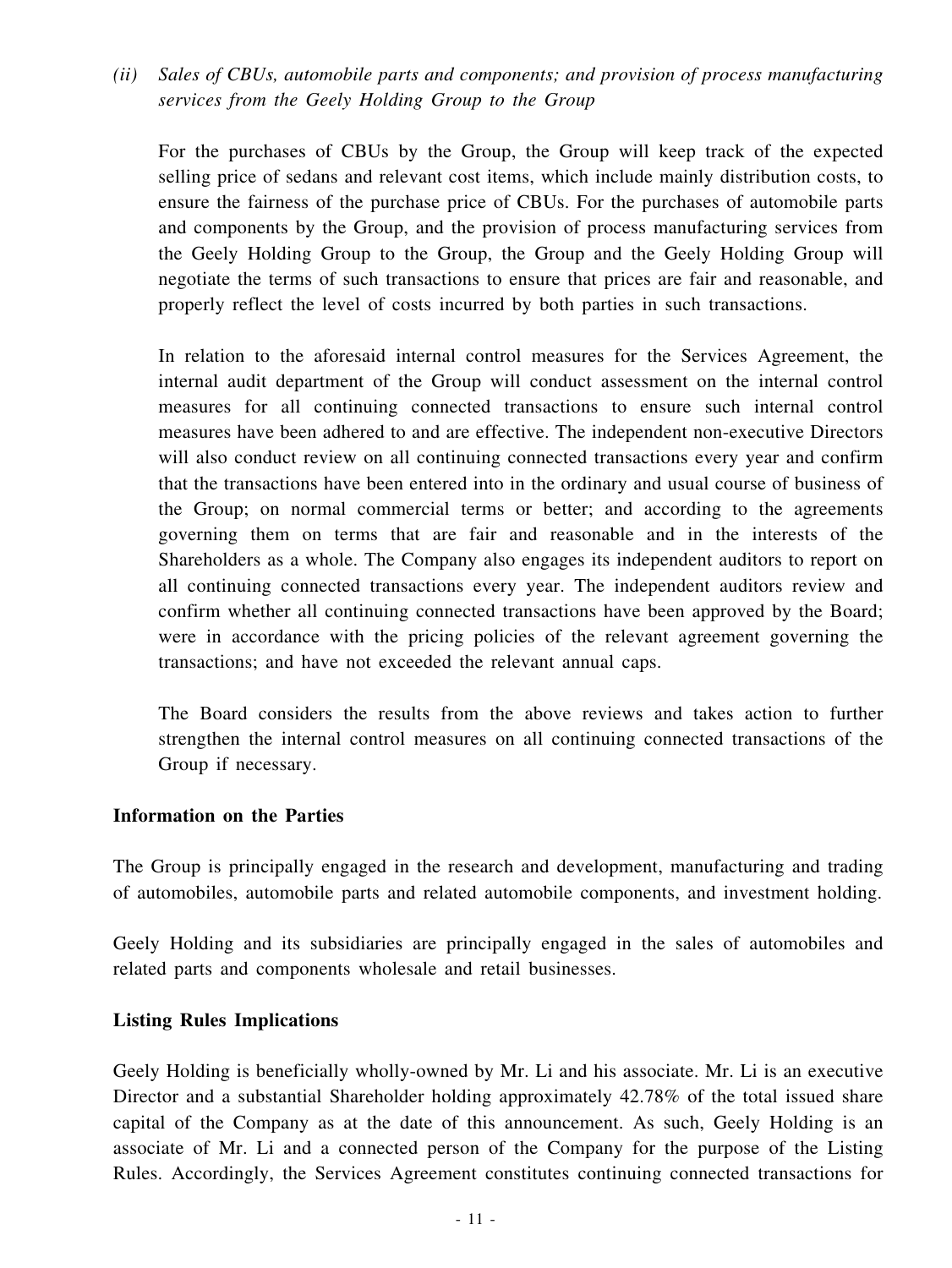the Company and the revision of annual caps for the three years ending 31 December 2018 under the Services Agreement is subject to re-compliance with the requirements of the Listing Rules.

As the applicable percentage ratios of the Revised Annual Caps are expected to be higher than 5% on an annual basis, the Revised Annual Caps are subject to the reporting, annual review, announcement and Independent Shareholders' approval requirements under Chapter 14A of the Listing Rules.

Mr. Li, Mr. Yang Jian, Mr. Li Dong Hui, Daniel and Mr. An Cong Hui, each an executive Director, are considered to have material interests in the Revised Annual Caps by virtue of their interests and/or directorship in Geely Holding. As a result, Mr. Li, Mr. Yang Jian, Mr. Li Dong Hui, Daniel and Mr. An Cong Hui have abstained from voting on the Board resolutions for approving the Revised Annual Caps.

Mr. Li and his associates together holding 3,783,099,000 Shares (representing approximately 42.78% of the total issued share capital of the Company), Mr. Yang Jian and his associates together holding 14,475,000 Shares (representing approximately 0.16% of the total issued share capital of the Company), Mr. Li Dong Hui, Daniel and his associates together holding 2,000,000 Shares (representing approximately 0.02% of the total issued share capital of the Company), and Mr. An Cong Hui and his associates together holding 15,380,000 Shares (representing approximately 0.17% of the total issued share capital of the Company) as at the date of this announcement, will all abstain from voting on the resolution to be proposed at the EGM to approve the Revised Annual Caps.

An Independent Board Committee has been established to advise the Independent Shareholders on whether or not the Revised Annual Caps are fair and reasonable and in the interests of the Company and the Independent Shareholders. Quam Capital Limited has been appointed as the independent financial adviser to advise the Independent Board Committee and the Independent Shareholders on the Revised Annual Caps.

### **(2) DELAY IN DESPATCH OF CIRCULAR IN RESPECT OF NON-EXEMPTED CONTINUING CONNECTED TRANSACTIONS CONTEMPLATED UNDER THE SUPPLEMENTAL EV AGREEMENT**

Reference is made to the announcement of the Company dated 5 October 2016 on the revision of annual caps in relation to the transactions contemplated under the Supplemental EV Agreement dated 5 October 2016. As set out in the Company's announcement dated 5 October 2016, it is expected that the circular in this regard will be despatched on or before 21 October 2016. The Company will include the information as required under the Listing Rules in relation to the transactions contemplated under the Supplemental EV Agreement in the same circular for the Revised Annual Caps, which is expected to be despatched on or before 8 November 2016.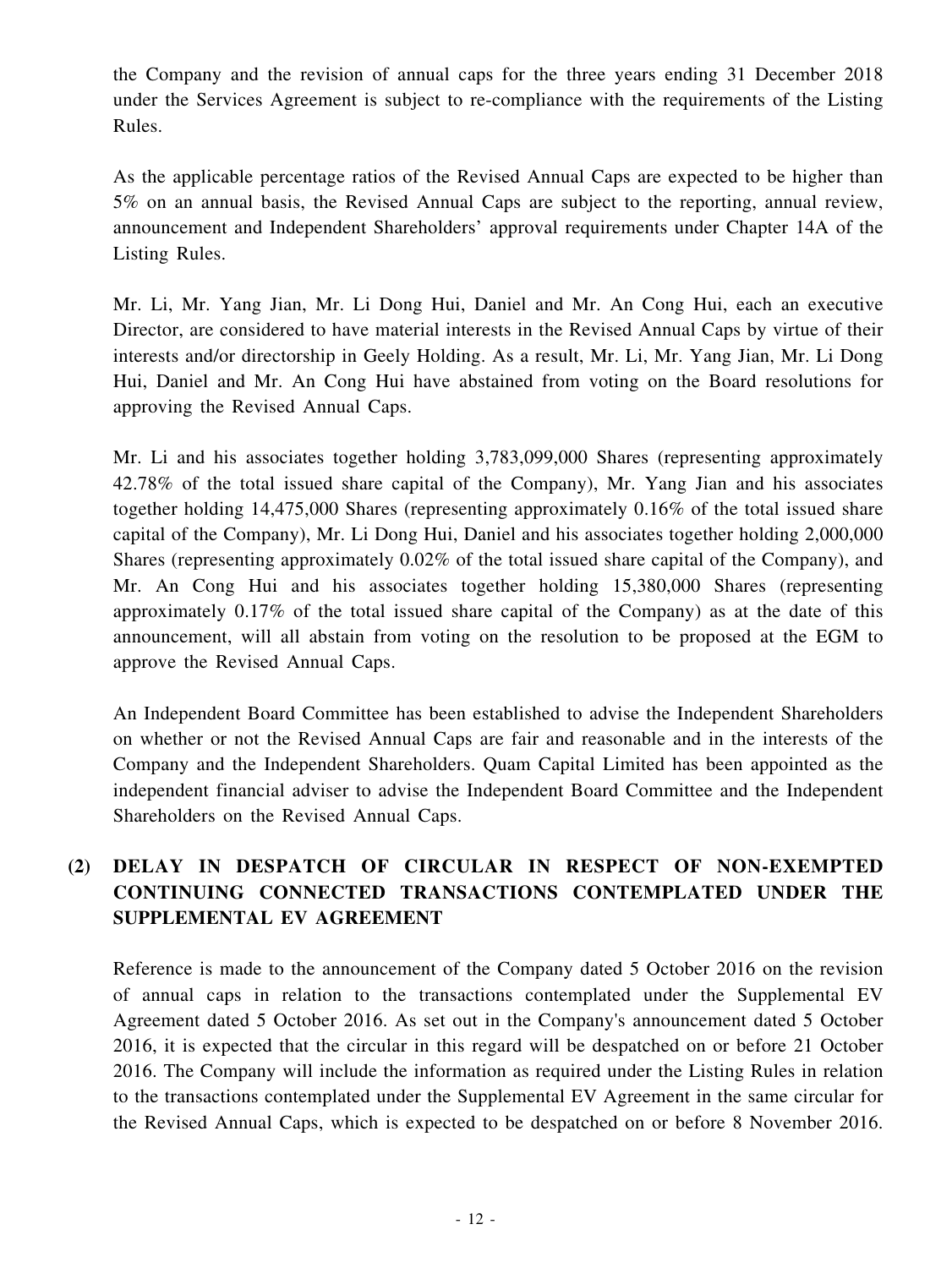### **GENERAL**

A circular containing, *inter alia*, (a) further information about the Revised Annual Caps and the transactions contemplated under the Supplemental EV Agreement; (b) the letter of advice from Quam Capital Limited to the Independent Board Committee and the Independent Shareholders; (c) the recommendation from the Independent Board Committee; and (d) a notice of the EGM will be despatched to the Shareholders on or before 8 November 2016.

### **DEFINITIONS**

In this announcement, the following expressions have the meanings set out below unless the context requires otherwise:

| "associates"                         | has the meaning ascribed to it in the Listing Rules                                                                                                                                                                                                         |
|--------------------------------------|-------------------------------------------------------------------------------------------------------------------------------------------------------------------------------------------------------------------------------------------------------------|
| "Board"                              | the board of Directors                                                                                                                                                                                                                                      |
| "CBU $(s)$ "                         | Complete Buildup Unit (整車), a complete vehicle after the final<br>assembly; for avoidance of doubt, including CBUs (Electric<br>Vehicles)                                                                                                                   |
| "CBU(s) (Electric<br>Vehicle $(s)$ " | Complete Buildup Unit(s) for electric vehicle(s) (電動整車) a<br>complete electric vehicle after the final assembly                                                                                                                                             |
| " $CKD(s)$ "                         | Complete Knock Down Kit(s) or CKD(s) (整車成套件), a complete<br>kit needed to assemble a vehicle                                                                                                                                                                |
| "Company"                            | Geely Automobile Holdings Limited, a company incorporated in<br>the Cayman Islands with limited liability whose shares are listed on<br>the main board of the Stock Exchange                                                                                |
| "Director(s)"                        | the director(s) of the Company                                                                                                                                                                                                                              |
| "EGM"                                | an extraordinary general meeting of the Company to be convened to<br>approve the Revised Annual Caps                                                                                                                                                        |
| "Geely Holding"                      | 浙江吉利控股集團有限公司(Zhejiang Geely Holding Group<br>Company Limited), a private limited liability company<br>incorporated in Zhejiang Province, the PRC, and is owned as to<br>90% by Mr. Li and as to 10% by Mr. Li Xing Xing, the son of Mr.<br>Li, respectively |
| "Geely Holding Group"                | Geely Holding and its subsidiaries                                                                                                                                                                                                                          |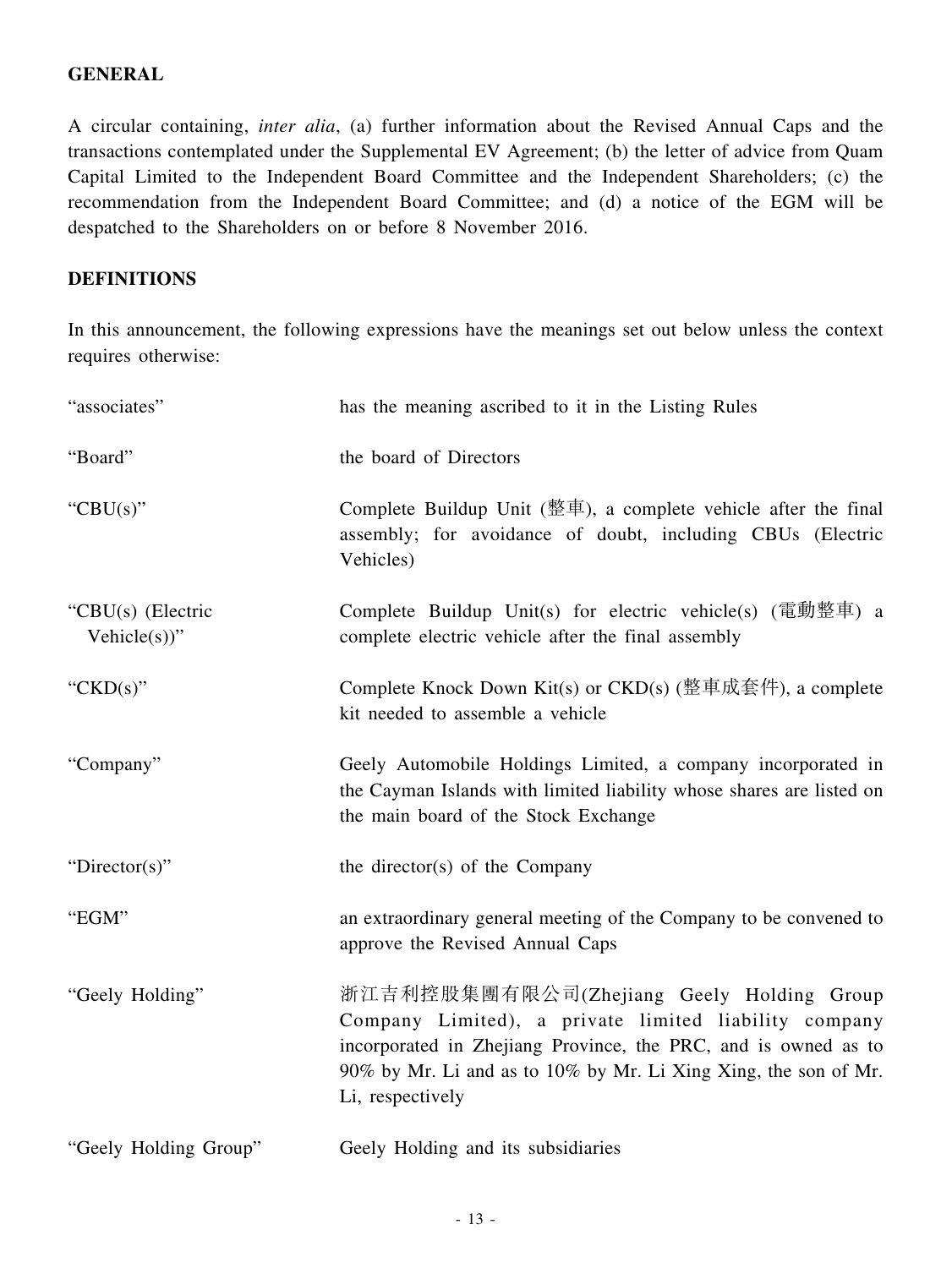| "Hong Kong"                                                     | the Hong Kong Special Administrative Region of the PRC                                                                                                                                                                                                                                                                                                                                            |
|-----------------------------------------------------------------|---------------------------------------------------------------------------------------------------------------------------------------------------------------------------------------------------------------------------------------------------------------------------------------------------------------------------------------------------------------------------------------------------|
| "Independent Board<br>Committee"                                | the independent committee of the Board, comprising only the<br>independent non-executive Directors, namely Mr. Lee Cheuk Yin,<br>Dannis, Mr. Yeung Sau Hung, Alex, Mr. An Qing Heng and Mr.<br>Wang Yang, established for the purpose of advising the<br>Independent Shareholders on the Revised Annual Caps                                                                                      |
| "Independent Shareholders"                                      | Shareholder(s) other than Mr. Li, Mr. Yang Jian, Mr. Li Dong Hui,<br>Daniel, Mr. An Cong Hui and their respective associates                                                                                                                                                                                                                                                                      |
| "Listing Rules"                                                 | the Rules Governing the Listing of Securities on the Stock<br>Exchange                                                                                                                                                                                                                                                                                                                            |
| "Mr. Li"                                                        | Mr. Li Shu Fu, an executive Director and a substantial Shareholder<br>holding 42.78% interest in the issued share capital of the Company<br>as at the date of this announcement                                                                                                                                                                                                                   |
| "PRC"                                                           | the People's Republic of China (for the purpose of this<br>announcement, excluding Hong Kong, Macau Special<br>Administrative Region and Taiwan)                                                                                                                                                                                                                                                  |
| "Quam Capital Limited" or<br>"Independent Financial<br>Adviser" | Quam Capital Limited, a licensed corporation to carry out type 6<br>(advising on corporate finance) regulated activity under the<br>Securities and Futures Ordinance in Hong Kong, being the<br>independent financial adviser appointed by the Independent Board<br>Committee to advise the Independent Board Committee and the<br>Independent Shareholders in respect of the Revised Annual Caps |
| "Revised Annual Caps"                                           | the proposed revised annual caps for the three years ending 31<br>December 2018 for the sale of CKDs and purchase of CBUs<br>contemplated under the Services Agreement                                                                                                                                                                                                                            |
| "RMB"                                                           | Renminbi, the lawful currency of the PRC                                                                                                                                                                                                                                                                                                                                                          |
| "Sedan Tool Kit(s)"                                             | a tool kit(s) for subsequent basic repairs and maintenance of the<br>sedan                                                                                                                                                                                                                                                                                                                        |
| "Services Agreement"                                            | the master agreement dated 27 November 2009 entered into<br>between the Company and Geely Holding as referred to under the<br>subsection headed "Services Agreement" of the section headed<br>"Revised Annual Caps for the transactions contemplated under the<br>Services Agreement" of this announcement                                                                                        |